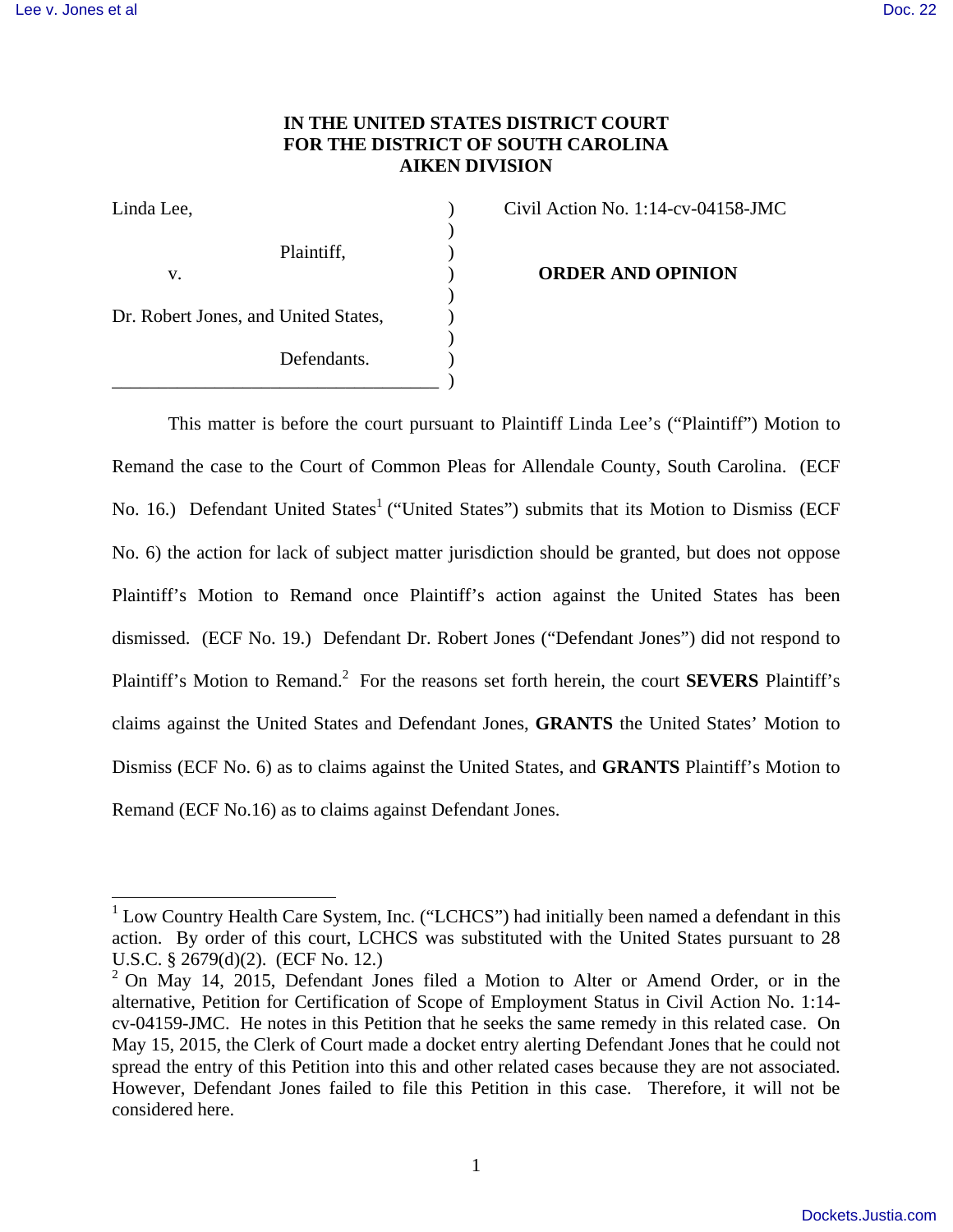# **I. RELEVANT FACTUAL AND PROCEDURAL BACKGROUND**

From about 1999 to 2009 or 2010, Plaintiff alleges Defendant Jones sexually assaulted her during medical appointments at Low Country Health Care System, Inc.'s ("LCHCS") facility. (ECF No. 1-1 at 4  $\P$  4, 5  $\P$  8.) Defendant Jones was an employee of LCHCS during this time. (Id. at 4 ¶ 5.) On October 13, 2013, Plaintiff filed a Complaint in the Court of Common Pleas for Allendale County, South Carolina, alleging negligence against LCHCS, intentional infliction of emotional distress against Defendant Jones with LCHCS' aid, and outrage against Defendant Jones. (Id. at 1, 5 ¶ 14, 6 ¶ 16, 7 ¶ 21.) For jurisdictional purposes, Plaintiff alleged she is a citizen of Georgia,<sup>3</sup> Defendant Jones operates as a physician in South Carolina, and LCHCS operates as a healthcare provider in South Carolina. (Id. at  $4 \sqrt{\frac{1}{2}}$  1–3.)

 The United States Attorney for the District of South Carolina certified that LCHCS, as an entity covered by the Federally Supported Health Centers Assistance Act, 42 U.S.C.  $\S$  233(g)– (n), was acting as an employee of the United States under the Federal Tort Claims Act ("FTCA") during the incidents involved here. (ECF No. 1-3 at 1–2.) Defendant Jones, however, was not certified as acting within the scope of his employment and cannot be deemed an employee of the federal government. (ECF 1-3 at 2.)

 On October 24, 2014, the United States filed a Notice of Removal, as concerns LCHCS, asserting that the action should be removed pursuant to 42 U.S.C. § 233(c), which calls for any civil action or proceeding in a state court to be removed upon the Attorney General's certification that the defendant was acting within the scope of its employment at the time of the incident at issue and the action be treated as a tort action against the United States under Title

<sup>&</sup>lt;sup>3</sup> In her Complaint, Plaintiff alleges she is a citizen of Georgia. (ECF No. 1-1 at 4 ¶ 1.) However, in her Motion to Remand (ECF No. 16), Plaintiff states she is a citizen of South Carolina. (ECF No. 16-1 at 1.)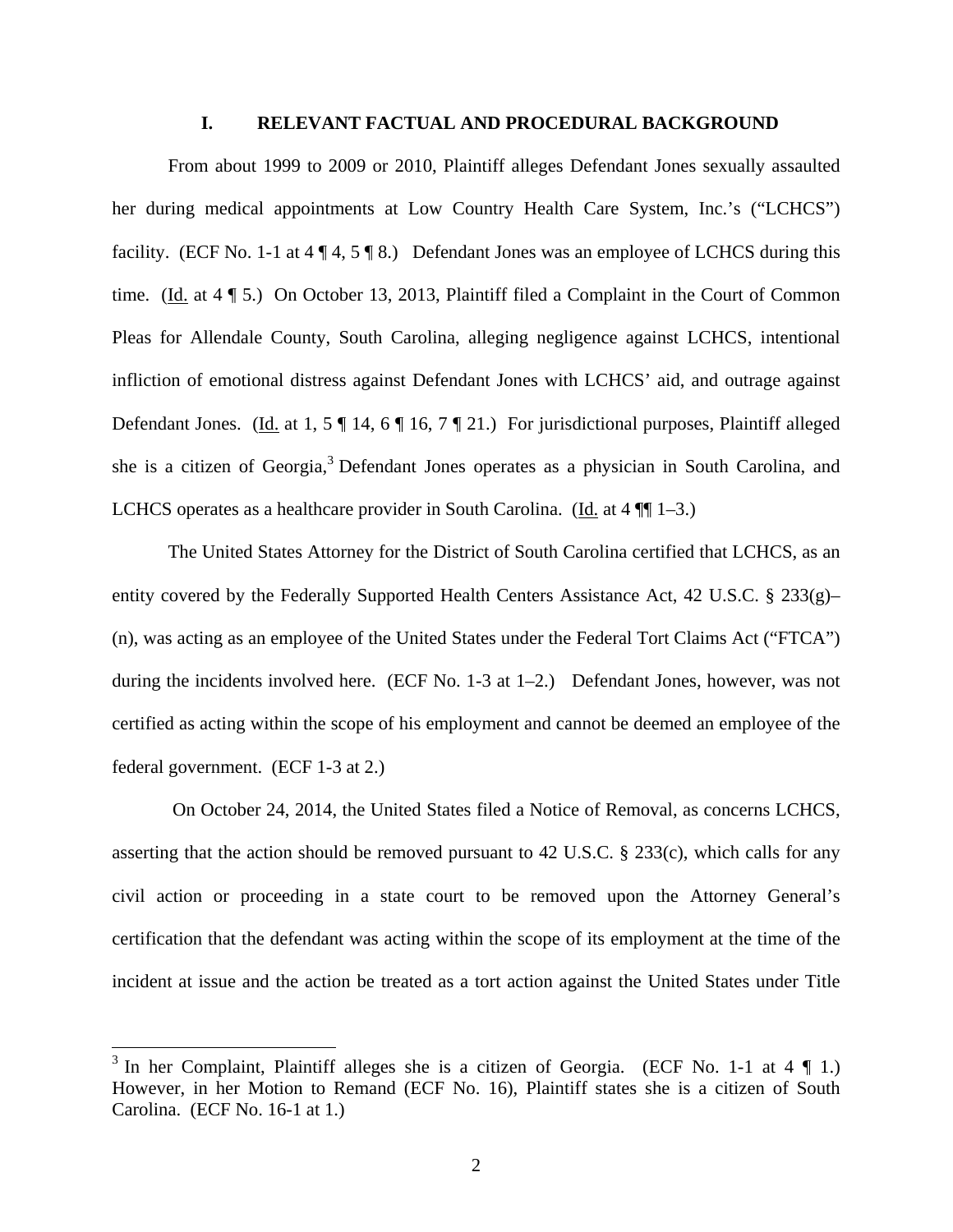28.<sup>4</sup> (ECF No. 1 at 2–3  $\parallel$  6.) The United States cited that any civil suit brought in a state court against the United States is removable to the United States district court "for the district and division embracing the place wherein it is pending." (ECF No. 1 at 3 ¶ 7 (citing 28 U.S.C. §  $1442(a)(1)$ .

On October 31, 2014, the United States filed a Motion to Dismiss the action pursuant to Rule 12(b)(1) for lack of subject matter jurisdiction, arguing that Plaintiff failed to exhaust her administrative remedies before filing suit pursuant to the FTCA. (ECF No. 6 at 1; ECF No. 6-1 at 4.) On December 12, 2014, Plaintiff filed a Motion to Remand, asserting that no basis of removal exists as to claims against Defendant Jones. (ECF No. 16-1 at 2.) Plaintiff urges the court to remand the entire matter or sever and remand the claims against Defendant Jones pursuant to 28 U.S.C. § 1441(c)(2). (Id. at 2-3.) The United States filed a Response to Plaintiff's Motion to Remand on January 5, 2015. (ECF No. 19 at 1.)

## **II. JURISDICTION**

The court has jurisdiction over Plaintiff's claims against the United States pursuant to 28 U.S.C. § 1331 because these claims were removed to this court under 42 U.S.C. § 233(c) once LCHCS was certified by the U.S. Attorney for the District of South Carolina as acting in the scope of its employment during the incidents giving rise to this suit. (See ECF No. 1 at 2–3.)

## **III. LEGAL STANDARD AND ANALYSIS**

#### A. Severance of Plaintiff's Claims Against the United States and Defendant Jones

 Rule 21 of the Federal Rules of Civil Procedure provides that the court may "sever any claim against a party." Fed. R. Civ. P. 21. A court severing claims against parties to a suit under Rule 21 has "virtually unfettered discretion in determining whether or not severance is

<sup>&</sup>lt;sup>4</sup> The Notice of Removal was filed on behalf of LCHCS only.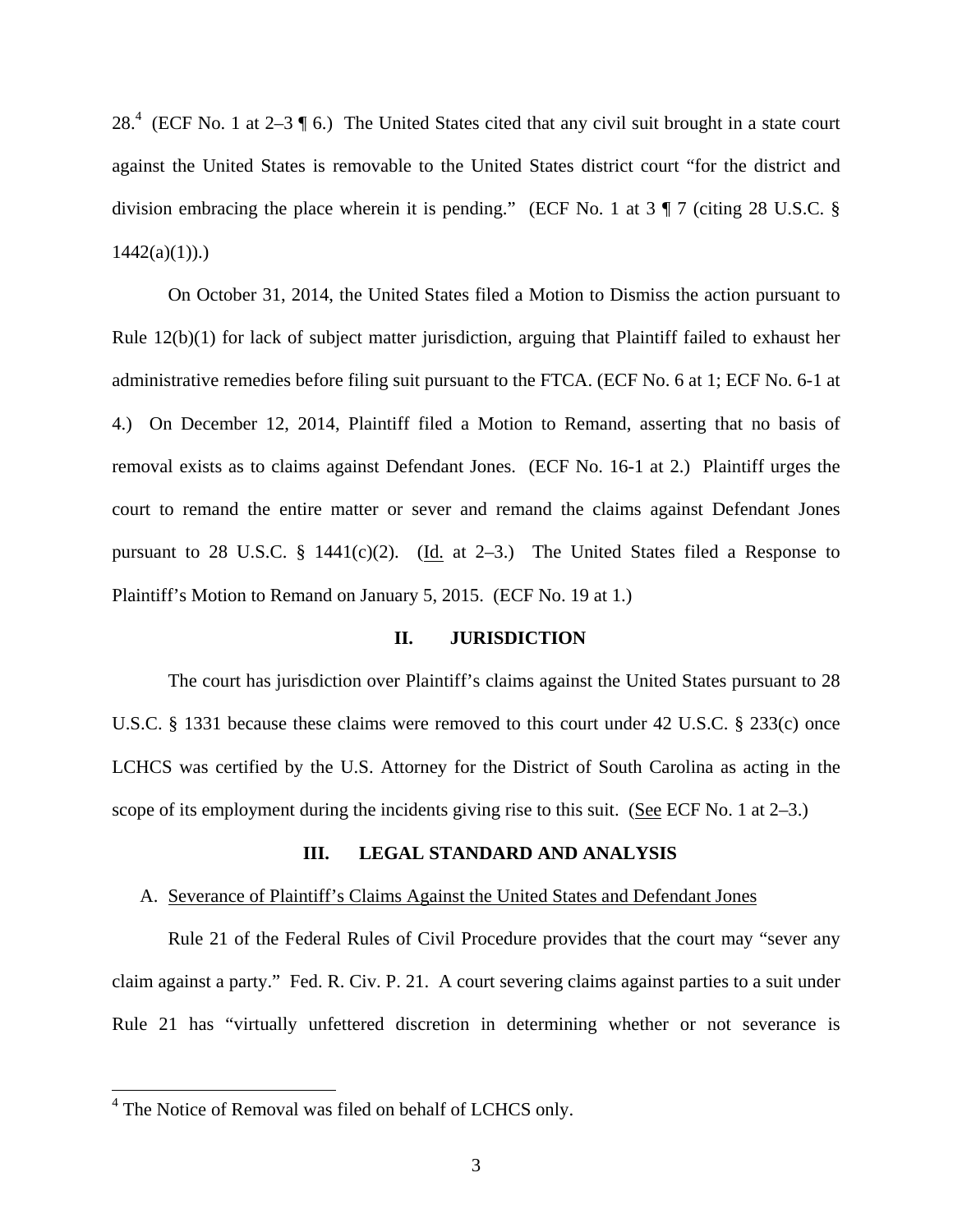appropriate." Grayson Consulting, Inc. v. Cathcart, No. 2:07-cv-02992-DCN, 2014 WL 1512029, at \*2 (D.S.C. Apr. 8, 2014) (internal citation and quotations omitted). Four factors are considered in evaluating severance under Rule 21: (1) whether the issues sought to be severed are "significantly different from one another;" (2) whether the issues require different witnesses and evidence; (3) whether the "party opposing severance will be prejudiced; and (4) whether the party requesting severance will be prejudiced if the claims are not severed." Id. (citation omitted). Additionally, when a civil action is removed, 28 U.S.C. § 1441(c)(2) provides that the court may sever and remand to the state court from which it was removed any claim that is not within the original or supplemental jurisdiction of the court. 28 U.S.C. § 1441(c)(2).

Plaintiff moves for remand of this action or, alternatively, for claims against Defendant Jones to be severed and remanded. (ECF No. 16-1 at 3.) The United States does not oppose severance of the claims against itself and Defendant Jones. (See ECF No. 19.) Defendant Jones did not respond to Plaintiff's Motion to Remand.

It is appropriate to sever the claims against the United States and Defendant Jones. While the claims do involve the same facts, Plaintiff would be unduly prejudiced if the claims against both the United States and Defendant Jones were dismissed because the statute of limitations as to claims against Defendant Jones has expired. (ECF No. 16-1 at 2.) See Grayson, 2014 WL 1512029, at \*2. In light of the potential prejudice to Plaintiff and neither Defendant's opposition, Plaintiff's claims against the United States and Defendant Jones are severed.

B. Dismissal of Plaintiff's FTCA Claims Against the United States Pursuant to Rule 12(b)(1)

The party invoking federal jurisdiction has the burden of proof. Lujan v. Defenders of Wildlife, 504 U.S. 555, 560–61 (1992). The Fourth Circuit has held that "[w]hen a defendant challenges subject matter jurisdiction pursuant to Rule  $12(b)(1)$ , the district court is to regard the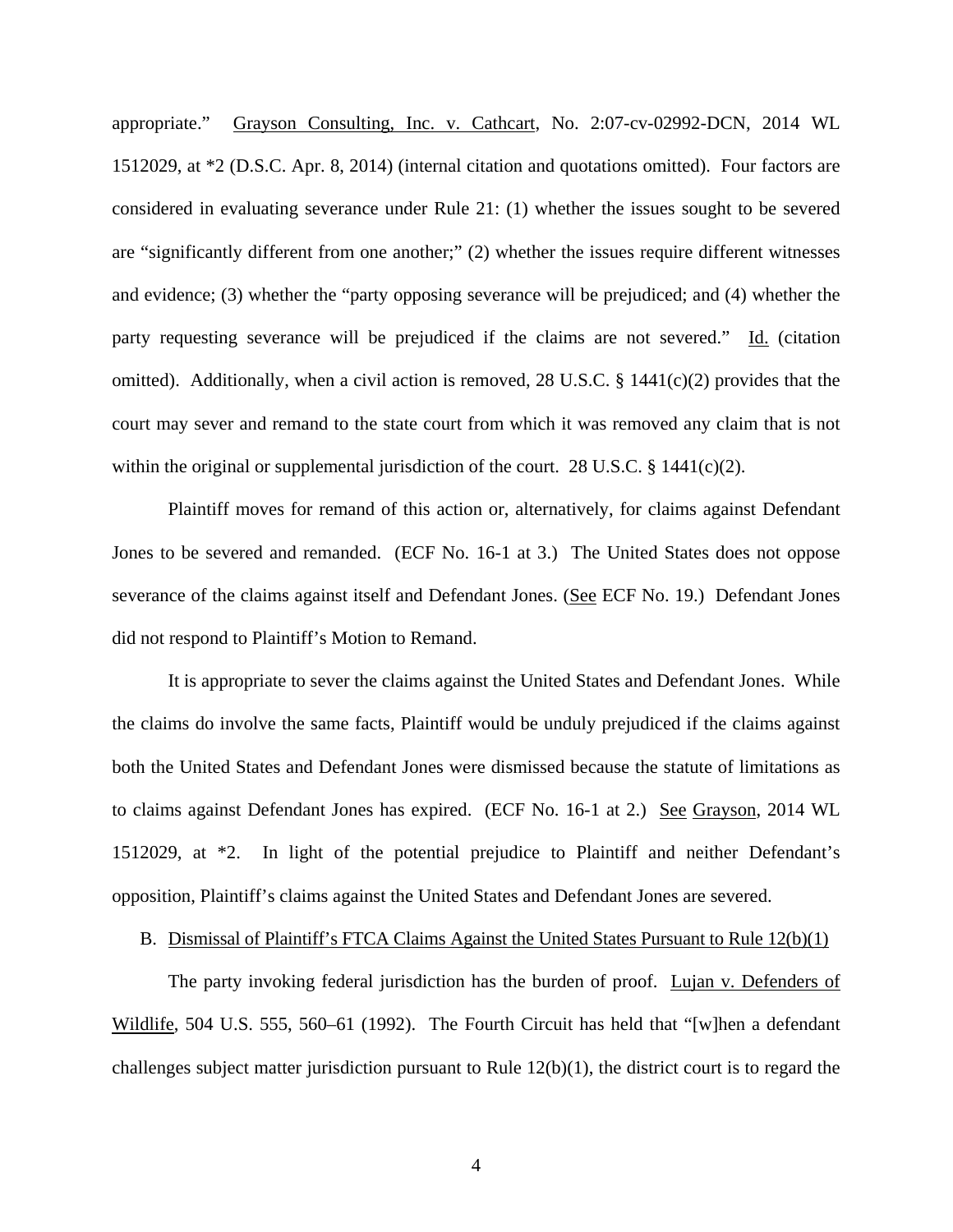pleadings as mere evidence . . . and may consider evidence outside the pleadings without converting the proceeding to one for summary judgment." Evans v. B. F. Perkins Co., 166 F.3d 642, 647 (4th Cir. 1999) (quoting Richmond, Fredericksburg & Potomac R.R. Co. v. United States, 945 F.2d 765, 768 (4th Cir. 1991)). "The moving party should prevail only if the material jurisdictional facts are not in dispute and the moving party is entitled to prevail as a matter of law." Richmond, Fredericksburg & Potomac R.R. Co., 945 F.2d at 768.

As a sovereign, the United States is immune from suit unless it consents to be sued. United States v. Sherwood, 312 U.S. 584, 586 (1941). The United States may define the terms and conditions upon which it can be sued. Soriano v. United States, 352 U.S. 270, 276 (1957). The FTCA is a waiver of sovereign immunity with certain specific limitations. 28 U.S.C. §§ 1346(b), 1402(b), 2401(b), 2671–2680. The limitations on the FTCA's waiver of sovereign immunity are to be strictly construed. Sherwood, 312 U.S. at 590; see also Childers v. United States, 442 F.2d 1299, 1303 (5th Cir. 1971) (holding plaintiff's claim barred by the six month period limitation of Title 28 § 2401(b) because the provision is entitled to strict construction and equitable considerations do not extend that period).

 The FTCA "bars claimants from bringing suit in federal court until they have exhausted their administrative remedies." McNeil v. United States, 508 U.S. 106, 113 (1993). A claimant must first present their claim to the appropriate federal agency before instituting an action against the United States for injury or loss caused by the negligence or wrongful act of a government employee acting within the scope of his or her employment. 28 U.S.C. § 2675(a). After presentment of the administrative claim, suit cannot be commenced until the agency denies the claim or six months have elapsed. Id. A claim is "presented" to an agency when that agency receives an "executed Standard Form 95 or other written notification of an incident . . . ."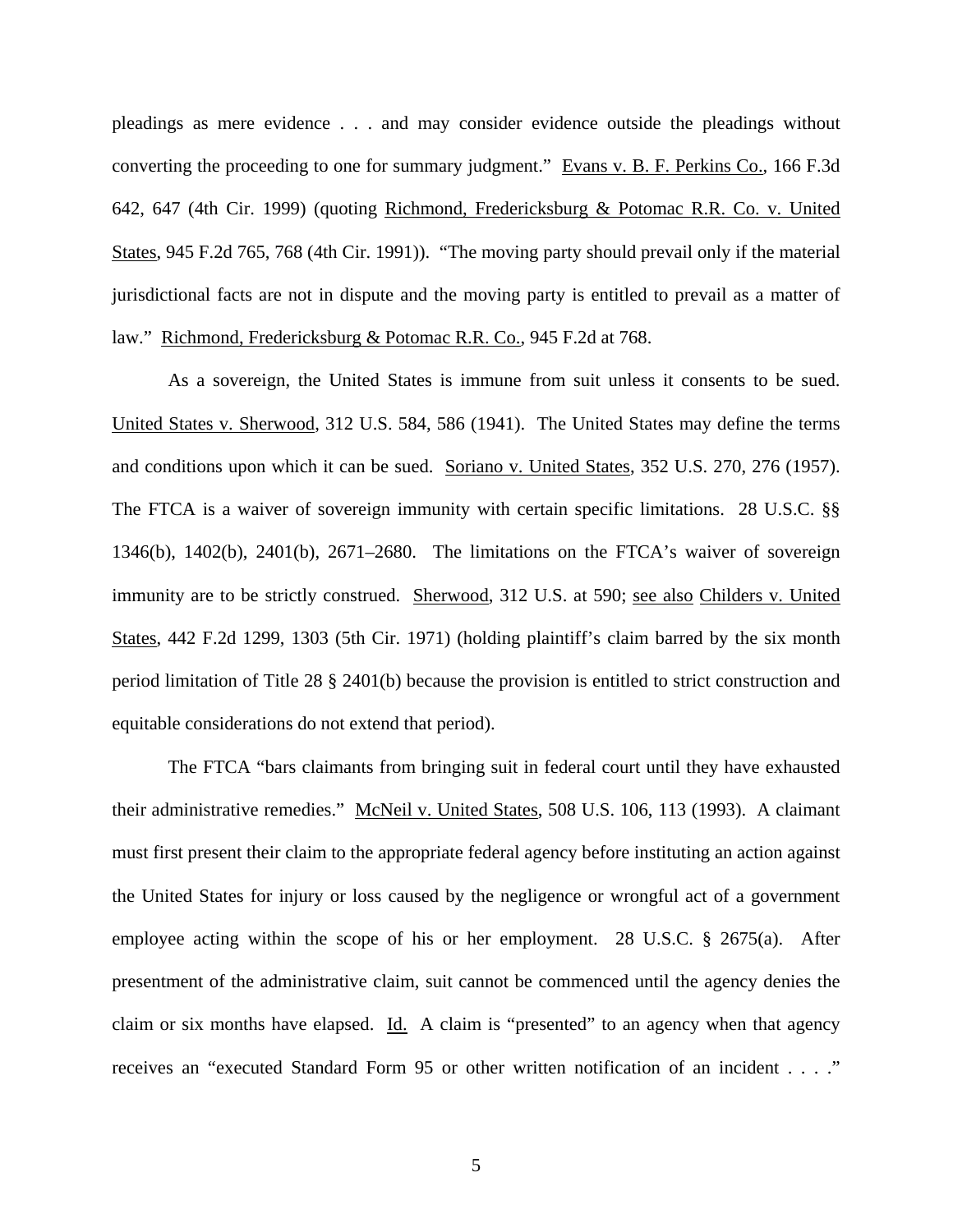Ahmed v. United States, 30 F.3d 514, 516 (4th Cir. 1994) (quoting 28 C.F.R. § 14.2(a)) (internal quotations omitted). A tort claim against the United States must be presented to the appropriate federal agency within two years after the claim accrues, otherwise, such a claim is barred. 28 U.S.C. § 2401(b). This administrative process is jurisdictional and cannot be waived. Henderson v. United States, 785 F.2d 121, 123 (4th Cir. 1986).

Plaintiff's claims against the United States should be dismissed pursuant to Rule 12(b)(1). Plaintiff was required to present her claim to the appropriate federal agency before filing suit in court. See 28 U.S.C. § 2675(a). Plaintiff filed her Complaint in state court on October 31, 2013, but she never filed any claim with the Department of Health and Human Services. (ECF No. 1-1 at 1; ECF No. 1-2 at  $1-2 \nvert 4$ .) Plaintiff failed to exhaust her administrative remedies before filing suit, and her suit is thus barred. See McNeil, 508 U.S. at 113. Because this administrative process is jurisdictional, this court lacks subject matter jurisdiction. See Henderson, 785 F.2d at 123. Therefore, the United States' Motion to Dismiss pursuant to Rule 12(b)(1) is granted.

#### C. Plaintiff's Motion to Remand as to Claims Against Defendant Jones

Federal courts are courts of limited jurisdiction. A defendant is permitted to remove a case to federal court if the court would have had original jurisdiction over the matter. 28 U.S.C. § 1441(a). A federal court has original jurisdiction over "all civil actions arising under the Constitution, laws, or treaties of the United States." 28 U.S.C. § 1331. Where the Attorney General certifies that a defendant employed by the Public Health Service was "acting in the scope of his employment at the time of the incident out of which the suit arose," the suit will be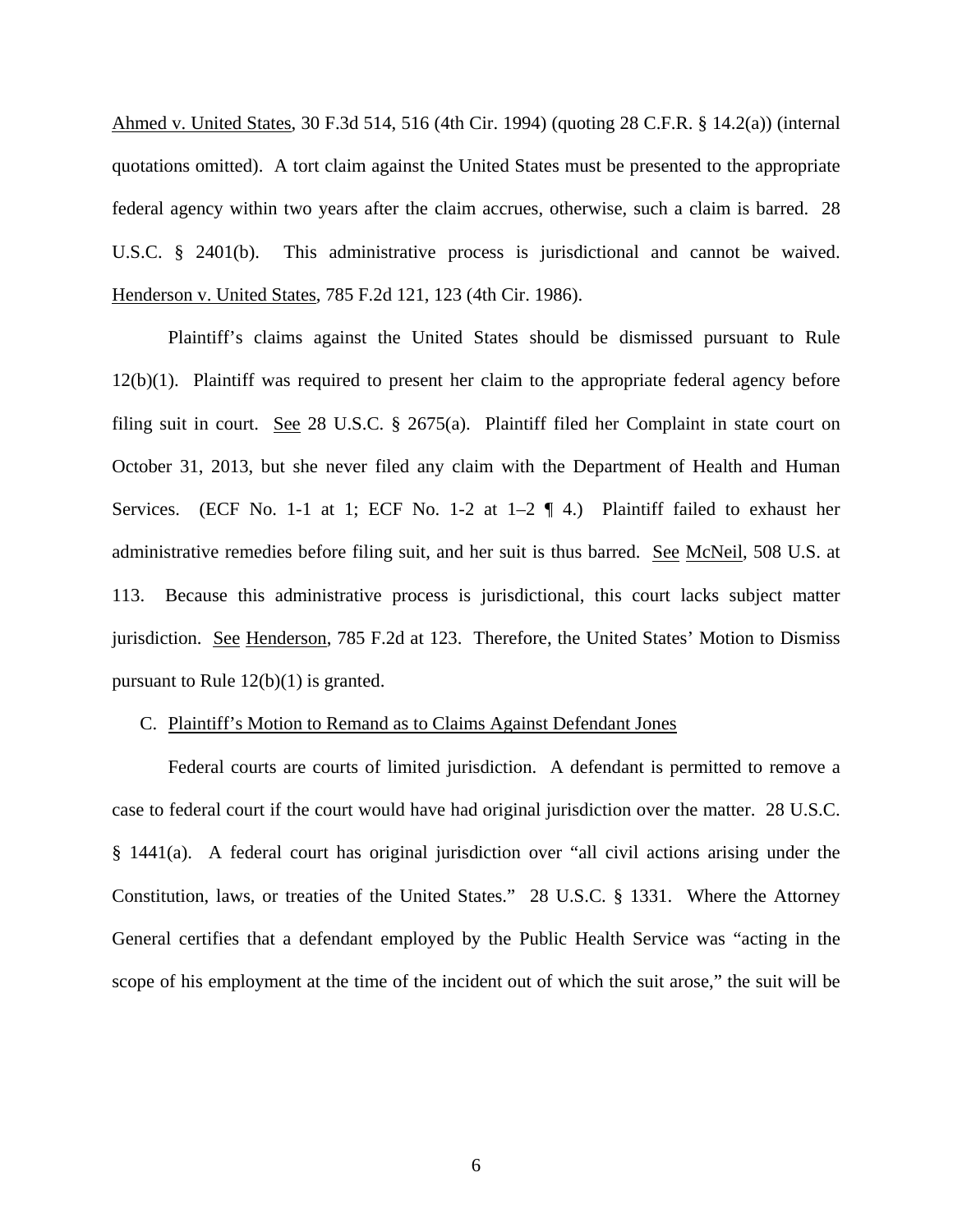removed from state court and treated as a tort action against the United States under Title 28.<sup>5</sup> 42 U.S.C. § 233(a), (c). Absent this certification, removal pursuant to 42 U.S.C. § 233(c) is not possible. Metcalf v. West Suburban Hosp., 912 F. Supp. 382, 385 (N.D. Ill. 1996).

A federal court also has "original jurisdiction of all civil actions where the matter in controversy exceeds the sum or value of \$75,000, exclusive of interest and costs, and is between  $- (1)$  citizens of different States . . . ." 28 U.S.C. § 1332(a). In cases in which the district court's jurisdiction is based on diversity of citizenship, the party invoking federal jurisdiction has the burden of proving the jurisdictional requirements for diversity jurisdiction. See Strawn v. AT&T Mobility LLC, 530 F.3d 293, 298 (4th Cir. 2008) (holding that in removing case based on diversity jurisdiction, party invoking federal jurisdiction must allege same in notice of removal and, when challenged, demonstrate basis for jurisdiction). Because federal courts are forums of limited jurisdiction, any doubts as to whether a case belongs in federal or state court should be resolved in favor of state court. See Auto Ins. Agency, Inc. v. Interstate Agency, Inc., 525 F. Supp. 1104, 1106 (D.S.C. 1981) (citations omitted). Under Section 1332, there must be complete diversity of all parties. Strawbridge v. Curtiss, 7 U.S. 267, 267 (1806). Complete diversity exists where "no party shares common citizenship with any party on the other side." Mayes v. Rapoport, 198 F.3d 457, 461 (4th Cir. 1999). A civil action that is removable only on the basis of diversity jurisdiction pursuant to 28 U.S.C. § 1332(a) "may not be removed if any of the parties in interest properly joined and served as defendants is a citizen of the [s]tate in which such action is brought."  $28$  U.S.C.  $\S$  1441(b)(2).

Plaintiff's claims against Defendant Jones cannot be removed pursuant to 28 U.S.C. §

<sup>&</sup>lt;sup>5</sup> An entity, officer, governing board member, employee, or contractor of an entity may be deemed an employee of the Public Health Service pursuant to 42 U.S.C.  $\S$  233(g)–(i). See 42 U.S.C.  $\S$  $233(g)$ –(i).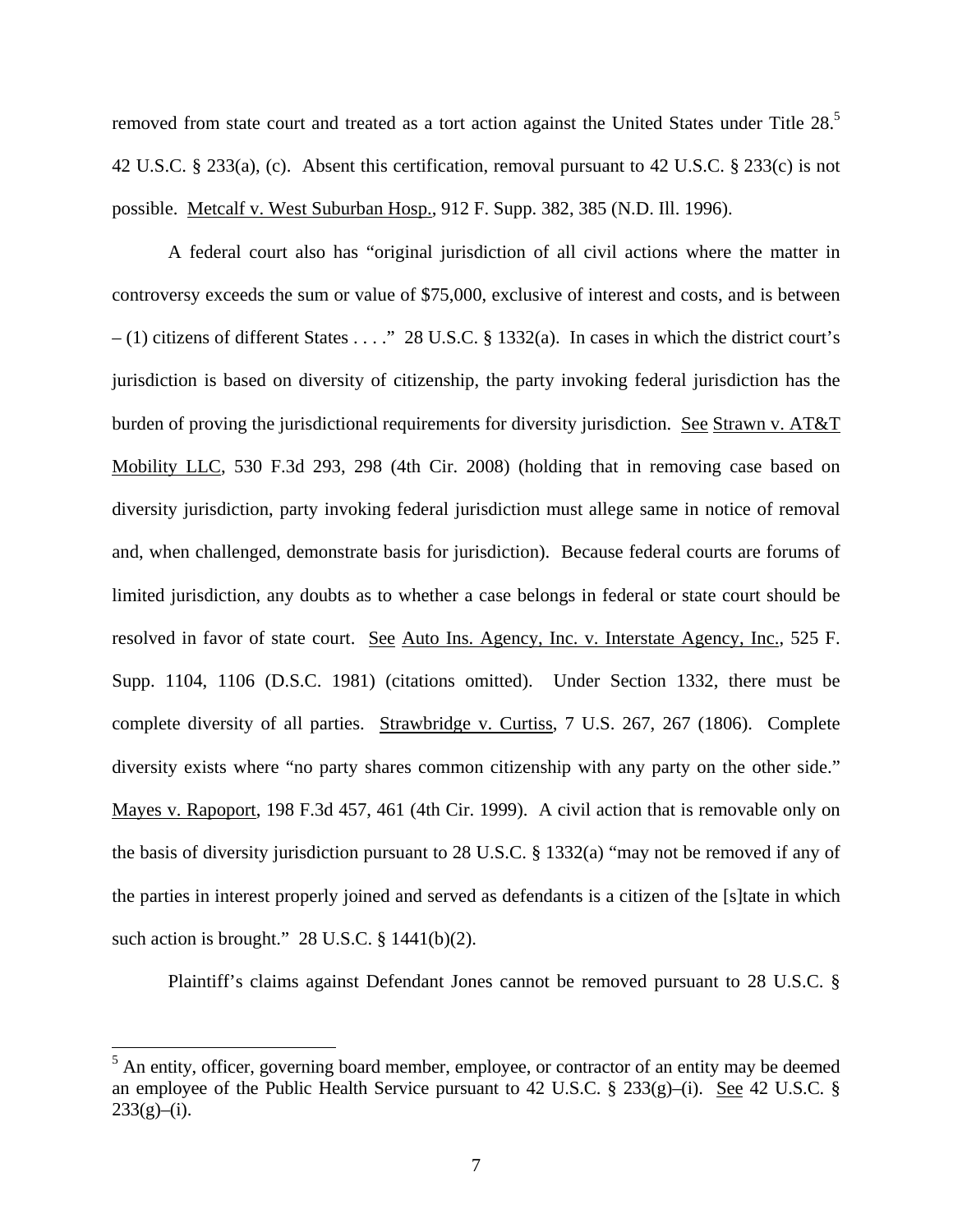1331 because Defendant Jones was not certified as acting within the scope of his employment at LCHCS during the incidents giving rise to this action. (ECF No. 1-3 at 2.) Therefore, claims against Defendant Jones may not be removed under 42 U.S.C. § 233(c), as it requires certification that the defendant was acting within the scope of his or her employment during the events leading to the action in order for that action to be removed. See 42 U.S.C. § 233(c). Since Defendant Jones was not certified as acting in the scope of his employment here, this action may not be removed pursuant to federal question jurisdiction. See Metcalf, 912 F. Supp. at 385.

Further, Defendant Jones cannot remove Plaintiff's claims against him under 28 U.S.C. § 1332, because Defendant Jones is a citizen of South Carolina and Plaintiff brought her suit in a South Carolina court. (ECF No. 1-1 at 1, 4 [2.) Therefore, even if complete diversity does exist here, Defendant Jones may not successfully remove this suit to this court.<sup>6</sup> See 28 U.S.C. § 1441(b)(2). As the court does not have original jurisdiction over Plaintiff's claims against Defendant Jones, the court remands these claims to state court.

# **IV. CONCLUSION**

For the foregoing reasons, the court hereby **SEVERS** Plaintiff's claims against the United States and Defendant Jones. The court **GRANTS** the United States' Motion to Dismiss (ECF No. 6) as to claims against the United States. The court **GRANTS** Plaintiff's Motion to Remand (ECF No. 16) as to claims against Defendant Jones and **REMANDS** Plaintiff's action against Defendant Jones to the Court of Common Pleas of Allendale County, South Carolina for further proceedings.

<sup>&</sup>lt;sup>6</sup> There is some confusion as to whether Plaintiff is a citizen of Georgia or South Carolina. (See ECF No. 1-1 at 4 ¶ 1; ECF No. 16-1 at 1.)